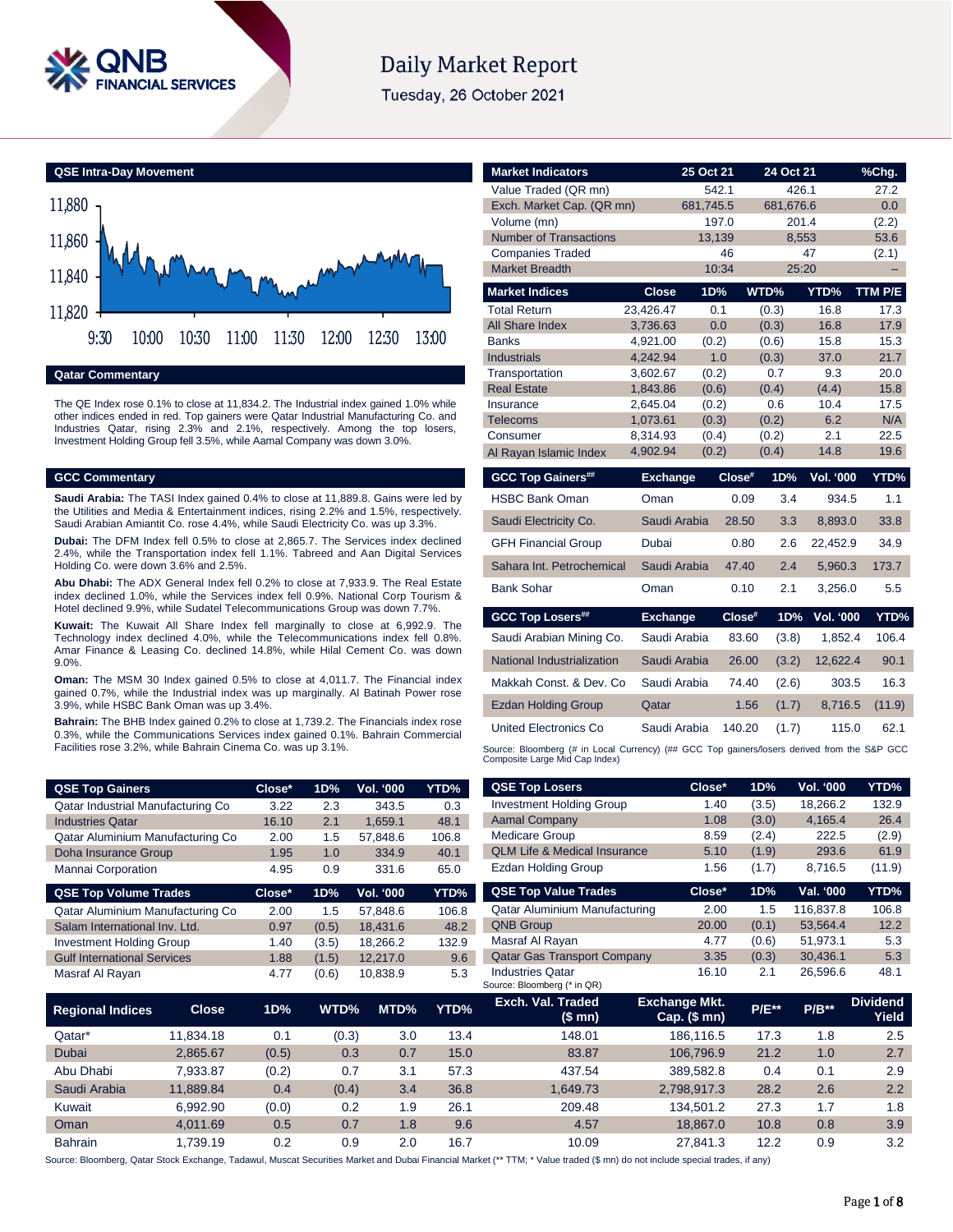#### **Qatar Market Commentary**

- The QE Index rose 0.1% to close at 11,834.2. The Industrials index led the gains. The index rose on the back of buying support from GCC, Arab and foreign shareholders despite selling pressure from Qatari shareholders.
- Qatar Industrial Manufacturing Co and Industries Qatar were the top gainers, rising 2.3% and 2.1%, respectively. Among the top losers, Investment Holding Group fell 3.5%, while Aamal Company was down 3.0%.
- Volume of shares traded on Monday fell by 2.2% to 197.0mn from 201.4mn on Sunday. Further, as compared to the 30-day moving average of 205.5mn, volume for the day was 4.2% lower. Qatar Aluminium Manufacturing Co. and Salam International Inv. Ltd. were the most active stocks, contributing 29.4% and 9.4% to the total volume, respectively.

| <b>Overall Activity</b>        | Buy %* | Sell %* | Net (QR)         |
|--------------------------------|--------|---------|------------------|
| Qatari Individuals             | 44.00% | 51.93%  | (42,983,203.2)   |
| <b>Qatari Institutions</b>     | 10.61% | 19.94%  | (50, 544, 220.7) |
| Qatari                         | 54.61% | 71.87%  | (93,527,424.0)   |
| <b>GCC Individuals</b>         | 0.37%  | 0.35%   | 113,533.3        |
| <b>GCC</b> Institutions        | 11.15% | 6.39%   | 25,767,111.3     |
| <b>GCC</b>                     | 11.51% | 6.74%   | 25,880,644.6     |
| Arab Individuals               | 10.79% | 9.78%   | 5.500.371.7      |
| <b>Arab Institutions</b>       | 0.00%  | 0.00%   |                  |
| Arab                           | 10.79% | 9.78%   | 5,500,371.7      |
| <b>Foreigners Individuals</b>  | 2.67%  | 1.99%   | 3,687,438.8      |
| <b>Foreigners Institutions</b> | 20.41% | 9.62%   | 52,136,168.8     |
| <b>Foreigners</b>              | 23.08% | 11.62%  | 55,823,607.6     |

Source: Qatar Stock Exchange (\*as a % of traded value)

# **Earnings Releases and Earnings Calendar**

## **Earnings Releases**

| Company                                           | <b>Market</b> | <b>Currency</b> | Revenue (mn)<br>3Q2021 | % Change<br>YoY | <b>Operating Profit</b><br>(mn) 3Q2021 | % Change<br>YoY | <b>Net Profit</b><br>(mn) 3Q2021 | $\%$<br>Change<br>YoY |
|---------------------------------------------------|---------------|-----------------|------------------------|-----------------|----------------------------------------|-----------------|----------------------------------|-----------------------|
| Al Moammar Information<br>Systems Co.             | Saudi Arabia  | <b>SR</b>       | 265.9                  | 13.2%           | 24.8                                   | $-8.4%$         | 19.1                             | $-15.3%$              |
| Saudi Arabian Mining Co.                          | Saudi Arabia  | <b>SR</b>       | 6.698.5                | 43.8%           | 1.873.0                                | 650.6%          | 1.271.9                          | 19.548.9%             |
| Mobile Telecommunications<br>Company Saudi Arabia | Saudi Arabia  | SR              | .984.0                 | 2.9%            | 188.0                                  | 36.2%           | 60.4                             | 0.3%                  |

Source: Company data, DFM, ADX, MSM, TASI, BHB.

#### **Earnings Calendar**

| <b>Tickers</b> | <b>Company Name</b>                           | Date of reporting 3Q2021 results | No. of days remaining | <b>Status</b> |
|----------------|-----------------------------------------------|----------------------------------|-----------------------|---------------|
| <b>QNNS</b>    | <b>Qatar Navigation (Milaha)</b>              | 26-Oct-21                        | 0                     | Due           |
| QATI           | <b>Qatar Insurance Company</b>                | 26-Oct-21                        | $\overline{0}$        | Due           |
| <b>DHBK</b>    | Doha Bank                                     | 26-Oct-21                        | 0                     | Due           |
| <b>QEWS</b>    | <b>Qatar Electricity &amp; Water Company</b>  | 26-Oct-21                        | $\overline{0}$        | Due           |
| <b>IHGS</b>    | <b>INMA Holding Group</b>                     | 26-Oct-21                        | 0                     | Due           |
| <b>AHCS</b>    | <b>Aamal Company</b>                          | 26-Oct-21                        | $\overline{0}$        | Due           |
| <b>GWCS</b>    | <b>Gulf Warehousing Company</b>               | 26-Oct-21                        | 0                     | Due           |
| <b>QISI</b>    | Qatar Islamic Insurance Group                 | 26-Oct-21                        | 0                     | Due           |
| QFBQ           | <b>Qatar First Bank</b>                       | 27-Oct-21                        |                       | Due           |
| QOIS           | <b>Qatar Oman Investment Company</b>          | 27-Oct-21                        | $\mathbf{1}$          | Due           |
| <b>QCFS</b>    | Qatar Cinema & Film Distribution Company      | 27-Oct-21                        |                       | Due           |
| <b>MPHC</b>    | Mesaieed Petrochemical Holding Company        | 27-Oct-21                        | $\overline{1}$        | Due           |
| SIIS           | Salam International Investment Limited        | 27-Oct-21                        |                       | Due           |
| <b>ORDS</b>    | Ooredoo                                       | 27-Oct-21                        |                       | Due           |
| <b>MCCS</b>    | Mannai Corporation                            | 27-Oct-21                        |                       | Due           |
| <b>QIMD</b>    | <b>Qatar Industrial Manufacturing Company</b> | 27-Oct-21                        | $\mathbf{1}$          | Due           |
| <b>DOHI</b>    | Doha Insurance Group                          | 27-Oct-21                        |                       | Due           |
| <b>QGRI</b>    | Qatar General Insurance & Reinsurance Company | 28-Oct-21                        | $\overline{2}$        | Due           |
| <b>GISS</b>    | <b>Gulf International Services</b>            | 28-Oct-21                        | $\overline{2}$        | Due           |
| <b>BLDN</b>    | <b>Baladna</b>                                | 28-Oct-21                        | $\overline{2}$        | Due           |
| <b>ZHCD</b>    | <b>Zad Holding Company</b>                    | 28-Oct-21                        | 2                     | Due           |

Source: QSE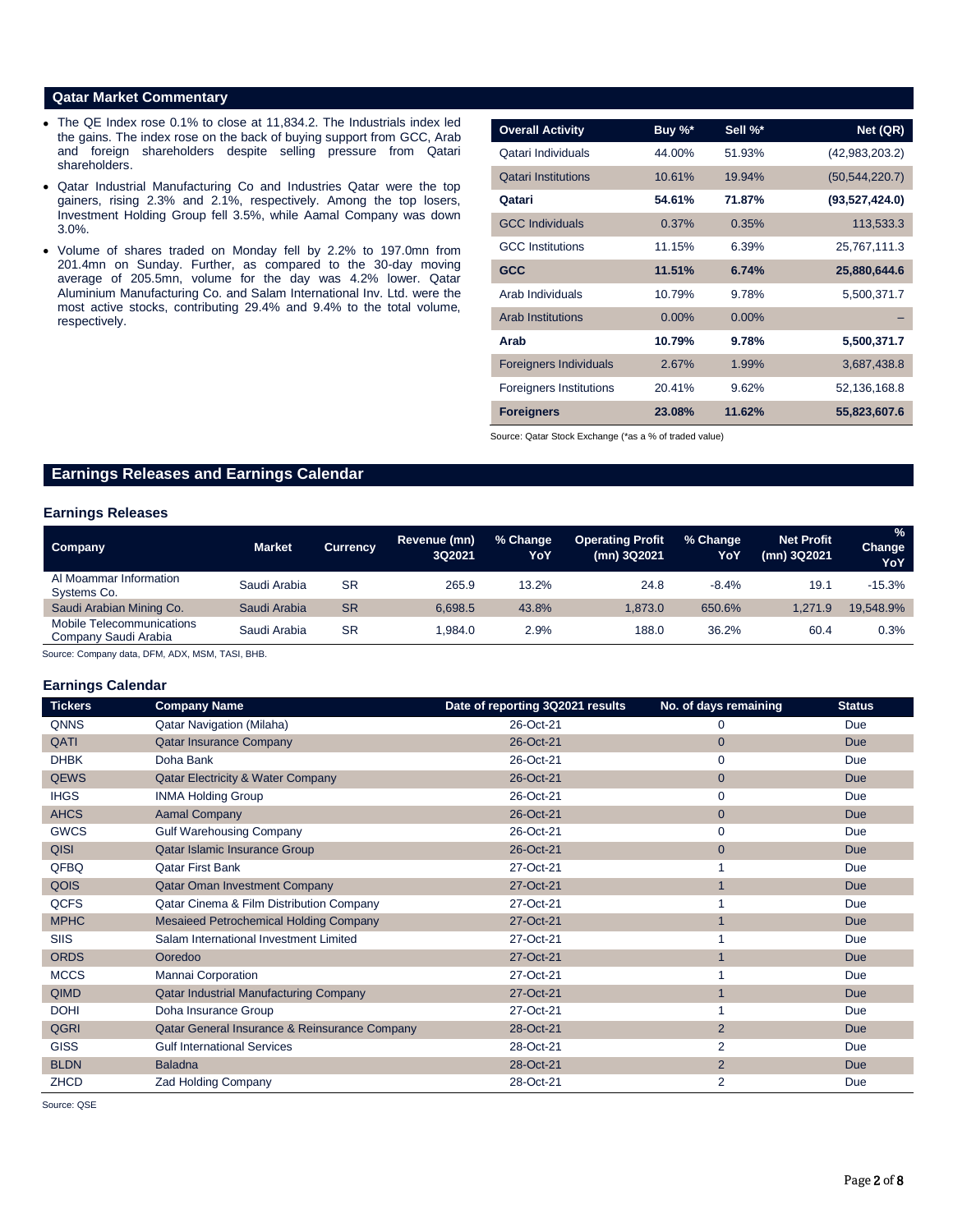### **News**

**Qatar** 

- **IQCD's bottom line rises 1.3% QoQ in 3Q2021, below our estimate –** Industries Qatar's (IQCD) net profit rose 339.4% YoY (+1.3% QoQ) to QR2,099.9mn in 3Q2021, below our estimate of QR2,317.3mn (variation of -9.4%). The company's revenue came in at QR3,392.2mn in 3Q2021, which represents an increase of 113.3% YoY (+5.5% QoQ). EPS amounted to QR0.93 in 9M2021 as compared to QR0.19 in 9M2020. IQCD saw its net profit more than quadruple YoY to QR5.6bn in the first nine months (9M) of 2021, owing to greater consumer confidence and a robust global demand for downstream products. The group revenue improved 76% to QR14.1bn. The EBITDA increased by 161% to QR7bn. Blended product prices at group level grew 43% YoY, translating into an increase of QR5.3bn in net profits. Price increase was mostly linked to elevated market prices across all segments, with fertilizer segment reporting a contribution of QR2.8bn, petrochemicals QR1.8bn and steel QR0.7bn towards the overall improvement in profitability versus 9M2020. The petrochemicals' net profit more than tripled YoY to QR2.2bn for 9M2021, primarily linked to improved product prices owing to better macroeconomic dynamics and supply scarcities. The profit improvement was also partially supported by the return of MTBE production to full scale, which was on a commercial shutdown for a certain period during the first half of this year. The blended product prices for the segment rose by 62% versus 9M2020, with polyethylene (LDPE) prices showing a marked improvement of 67%. Sales volumes improved by 6%, compared to the same period of last year, on account of improved production levels which also increased by 6%. The growth in product prices coupled with inclined sales volumes led to an overall increase in revenue by 72% within the segment, to QR4.7bn for 9M2021. The fertilizer segment's net profit jumped more than five-fold YoY to QR2.8bn for 9M2021, primarily driven by topline growth where revenue more than doubled for the nine month period of 2021, to QR6.5bn. Selling prices also improved significantly by 69% versus 9M2020, which reflected positively on the segmental performance and led to improved EBITDA margins. The restricted supply from key exporting economies, rising gas prices and production bottlenecks in some countries, together with strong demand from key crop-growing regions have been a driving force behind high fertilizer prices. Following the strategic restructuring initiatives implemented last year, the steel segment returned to profitability in 2021. Net profit amounted to QR629mn during 9M2021 compared with a net loss (including impairment) of QR1.4bn in the corresponding period of 2020. Selling prices improved by 31% compared to 9M2020, due to an increase in demand linked to a rebound in construction activity, IQCD said, adding the group now focuses on selling in more profitable domestic and regional markets on its current reduced production capacity. IQCD's financial position continues to remain robust, with the liquidity as at the end of September 30, 2021 reaching QR13.4bn in the form of cash and bank balances, after accounting for a dividend payout of QR2bn for 2020. Currently, the group has no long-term debt obligations. Its total assets and total equity reached QR39.7bn and QR37.4bn, respectively, at the end of September 30, 2021. During ninemonth period, the group generated positive operating cash flows of QR6.2bn, with free cash flows of QR5.6bn. (QNB FS Research, QSE, Gulf-Times.com)
- **QIIK's bottom line rises 8.8% YoY and 12.4% QoQ in 3Q2021, in-line with our estimate –** Qatar International Islamic Bank's (QIIK) net profit rose 8.8% YoY (+12.4% QoQ) to QR295.9mn in 3Q2021, in-line with our estimate of QR280.8mn (variation of +5.4%). Total income from financing & investing

activities declined 5.7% YoY (-10.4% QoQ) in 3Q2021 to QR522.1mn. The company's total income came in at QR586.8mn in 3Q2021, which represents a decrease of 6.1% YoY (-10.2% QoQ). The bank's total assets stood at QR58.8bn at the end of September 30, 2021, down 0.8% YoY (-5.8% QoQ). Financing assets were QR37.4bn, registering a fall of 4.6% YoY (-8.1% QoQ) at the end of September 30, 2021. Customers' current accounts rose 5.9% YoY and 3.9% QoQ to reach QR8.1bn at the end of September 30, 2021. The earnings per share amounted to QR0.2 in 3Q2021 as compared to earnings per share of QR0.2 in 2Q2021. QIIK posted a net profit of QR840mn in the third quarter, representing an increase of 7% compared to 3Q2020. The results were announced after a meeting of QIIK's board of directors chaired by his Sheikh Dr Khalid bin Thani Al-Thani in Doha. Sheikh Dr Khalid commented, "The 3Q results show that the bank's growth is accelerating, as we continue to achieve the targeted results, focus on the implementation of our interim and strategic goals and report outstanding performance, thanks to the efforts we put into enabling a work environment that is conducive to innovation and development. QIIK Chief Executive Officer, Dr. Abdulbasit Ahmad Al-Shaibei stated, "The Bank delivered strong performance in the third quarter, as total revenues grew to QR1.85bn compared to QR1.83bn in the same period last year. Total assets stood at QR58.8bn, while financing assets reached QR37.4bn by 3Q2021. "Customer deposits grew by 9.3% to QR39.3bn in third quarter. Furthermore, operational efficiency continues with cost/income ratio at 18.7%, compared to 20% in the same period last year. This demonstrates that the bank's efforts in facing continuous risks and operational challenges have successfully paid off. "At the end of the third quarter, total equity had reached QR8.6bn and the capital adequacy ratio was at 16.6%, exceeding regulatory requirements, which highlights the strong financial position of the bank. "These results are a testament to the efforts made by every member of our team and the exceptional work carried out in dealing with the challenges imposed by the Covid-19 pandemic", he said. "We continue to succeed in achieving positive business results in line with our strategic goals amid all the challenges, owing it to collective efforts of our employees. We look forward to more success and growth together." (QNB FS Research, QSE, Gulf-Times.com)

- **IGRD reports net profit of QR10.2mn in 3Q2021 –** Investment Holding Group's (IGRD) net profit declined 10.3% YoY (but rose 113.2% on QoQ basis) to QR10.2mn in 3Q2021. EPS amounted to QR0.028 in 9M2021 as compared to QR0.032 in 9M2020. (QSE, QNB FS Research)
- **AKHI posts 37.5% YoY increase but 9.6% QoQ decline in net profit in 3Q2021 –** Al Khaleej Takaful Insurance Company's (AKHI) net profit rose 37.5% YoY (but declined 9.6% on QoQ basis) to QR10.1mn in 3Q2021. EPS amounted to QR0.17 in 9M2021 as compared to QR0.11 in 9M2020. (QSE, QNB FS Research)
- **QGMD discloses the resignation of a member of the board of directors –** The board of directors of the Qatari German Company for Medical Devices Company (QGMD) approved the resignation of the member of the board of directors representing of the AL Watania International Holding Company (Ihsan Walid Al-Khiyami) elected in the ordinary general assembly meeting on March 28, 2021, based on the desire of the Al Watania International Company holding. The company's board of directors and the executive management extend their sincere thanks and appreciation to Ihsan Walid Al-Khiyami representative of the Al Watania International Holding Company - for all his valuable efforts and effective contribution during his term of membership in the Board of Directors (QSE)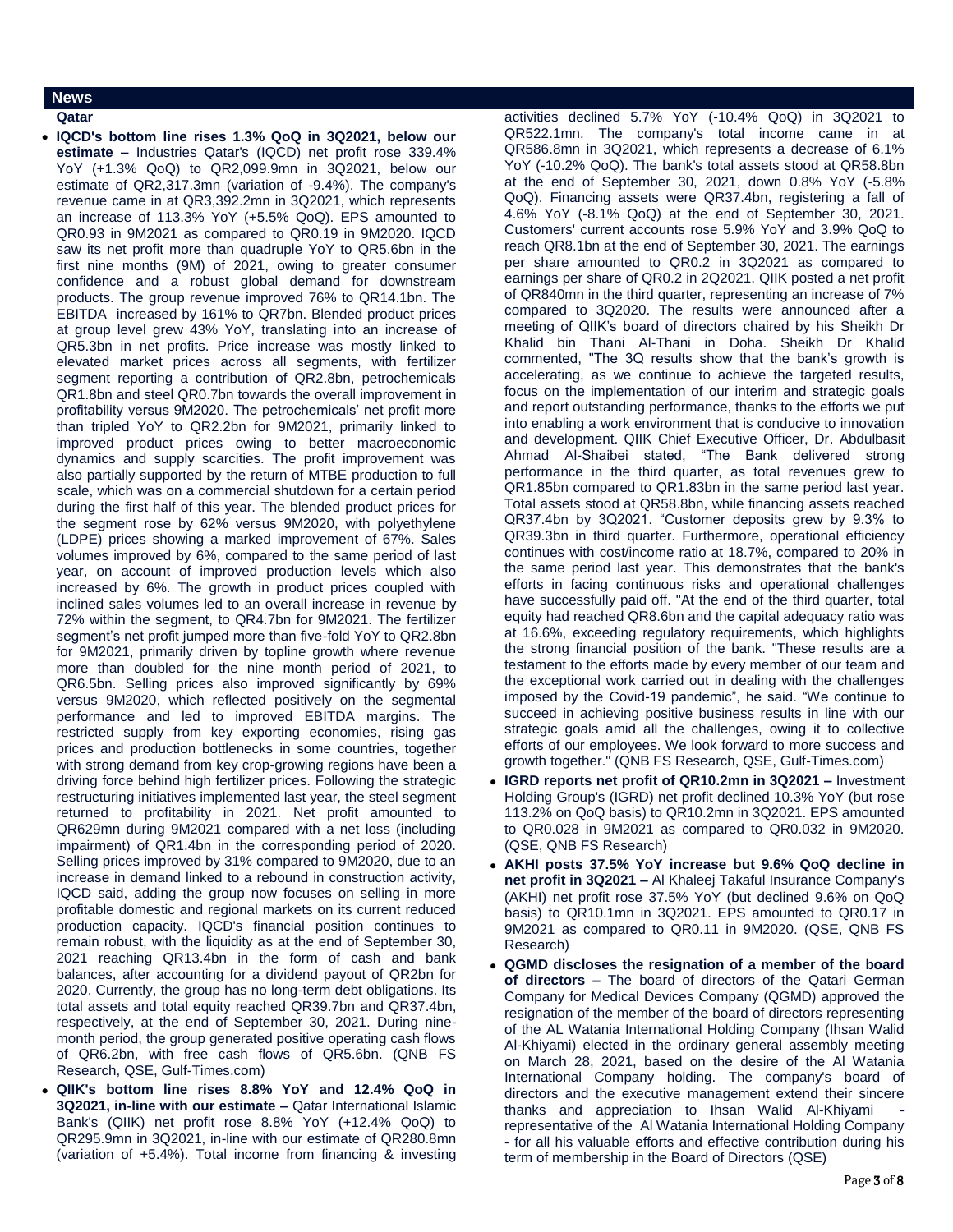- **QGRI discloses the decision of the court of cassation –** Qatar General Insurance & Reinsurance Company (QGRI) disclosed the decision issued by the Cassation Court, Civil Cassation Appeal No. (428 year 2021 – 2nd Circuit) rejecting the labor Complaint registered by Company's Ex-Chief Executive Officer Mr. Ghazi Kamel Abdelrahman Abu Nahl, and upholding the ruling of Court of Appeal - (Labor and Plenary Appeal) No. 26 year 2021 and Decision of Committees for the Settlement of Labor Disputes (Second Committee) No. 11208 / 2020 in rejecting the Labor Complaint registered against the Company (QSE)
- **DBIS appoints new Managing Director –** Dlala Brokerage and Investment Holding Company (DBIS) board of directors decided to appoint Moza Mohammed Al-Sulaiti as Managing Director of the company instead of Mr. Farhoud Hadi Al-Hajri, effective from November 01, 2021. (QSE)
- **Indonesian Deputy FM visits Baladna to explore possible collaboration –** Indonesian Deputy Foreign Minister Mahendra Siregar paid a visit to Baladna on Friday. The purpose of the tour was to explore how Baladna's business model might be replicated in Indonesia. The delegates toured Baladna's stateof-the-art processing plant and dairy farms, followed by a presentation on the company's international expansion plan for Malaysia. Further discussions between Baladna and the Indonesian government are expected to explore the possibility of developing fully integrated dairy farms (grass-to-glass) in Indonesia. Foreign countries interested in being dairy selfsufficient have expressed strong interest in Baladna. Earlier this year, Baladna signed memorandums of understanding with the governments of Malaysia, Ukraine and Kazakhstan to explore the feasibility of exporting its business model to those countries. The Indonesian delegation was impressed by the high quality standards of the Baladna farm. They were impressed with the air-conditioned barns for cows, high-tech processing plant and the company's plans to expand its portfolio of food products in the market, a press statement noted. Baladna Managing Director Ramez Al-Khayyat said, "These kinds of conversations with fellow nations like Indonesia demonstrate that Baladna's fully integrated model is a worldwide benchmark of expertise and quality. A model that can be replicated to achieve food security in other nations." (Gulf-Times.com)
- **GTA launches direct payment service with CBQK, QNB Group –** The General Tax Authority (GTA) in cooperation with Commercial Bank of Qatar (CBQK) announced the launch of a direct payment service from the taxpayer's account to the authority's account, in order to facilitate the payment of tax obligations to the bank's customers, and within the framework of the GTA to strengthen its electronic service system for the taxpayers. Particularly, with a focus on the field of electronic services. The authority explained in a statement, that this announcement came to confirm its commitment to providing electronic solutions that would contribute to the success and facilitate the payment of tax obligations for CBQK customers. The GTA stressed that it attaches great importance to the corporate sector, seeks to provide smart solutions, and is always keen to develop its services and business to keep pace with the latest updates and developments in line with the taxpayers, to enable them to obtain tax services commensurate with the type and nature of their commercial activity, and contribute to supporting their businesses in an easier way and secure through new electronic channels and take benefit of modern technology. The General Tax Authority also launched in cooperation with QNB Group, a direct payment service from the taxpayer's account to the authority's account to facilitate the procedures for paying tax obligations for the bank's customers, within the framework of the GTA's keenness to strengthen its

online system for taxpayers – focusing on e-services in particular. (Gulf-Times.com)

- **ORDS releases whitepaper on changing landscape of media –** Ooredoo Qatar (ORDS) has announced the publication of its latest industry whitepaper, 'The Role of Telecom Service Providers in the Media and Broadcast Industry'. The whitepaper explores the changing landscape of the media and broadcast industry - with digitalisation of the industry resulting in disruption across the value chain and new opportunities being explored and evaluates how a strong, reliable service provider with unparalleled network capabilities can be the perfect partner for companies within the industry. Thani Al Malki, Executive Director Business, said: "We are delighted to announce the publication of our latest whitepaper. In releasing such whitepapers, we aim to share industry knowledge, insight and expertise relevant to a range of different industries and verticals. Recent events have changed the landscape in many industries, not least that of media and broadcasting, and examining and evaluating such changes in relation to our business operations can only be of benefit to us all." (Peninsula Qatar)
- **QatarEnergy, H2Korea sign hydrogen energy cooperation agreement –** QatarEnergy and Republic of Korea's Hydrogen Convergence Alliance (H2Korea) signed yesterday an agreement for co-operation in the field of hydrogen energy. The agreement provides a framework of cooperation in the development of the hydrogen sector in both countries, encouraging growth of the hydrogen industry and expansion of the hydrogen supply chain, in addition to supporting efforts within multilateral fora to accelerate co-operation for hydrogen related technologies worldwide. HE the Minister of State for Energy Affairs Saad bin Sherida Al-Kaabi, also the president and CEO of QatarEnergy, and Sung-Wook Moon, Minister for Trade, Industry and Energy in the Republic of Korea witnessed the signing of the agreement, during their meeting in Doha. HE Al-Kaabi hailed the solid ties and historical longterm partnership between Qatar and Korea in the field of energy and expressed the mutual desire of the two countries to further build and expand on this partnership for many decades to come. Al-Kaabi said: "We are pleased to sign this agreement on hydrogen to expand our strong relations into new horizons of cleaner energy including our long-established strategic partnership in the field of liquefied natural gas. "We believe hydrogen has an important role to play in the energy transition towards an affordable, reliable and clean energy system, but only if relevant competent entities, such as QatarEnergy and H2Korea, join hands to achieve this goal." The Hydrogen Convergence Alliance (H2Korea) is a publicprivate consultative body established by the Korean government in 2017 to promote and develop the hydrogen industry with the aim of achieving an early hydrogen economy society in the Republic of Korea and to act as a bridge between the public and the private sector by exploring policy tasks, supporting businesses, international cooperation projects, and public relations projects. (Gulf-Times.com)
- **Qatar Free Zone signs MoU with Korean Economic Zone Planning Office –** Qatar Free Zones Authority (QFZA) signed a Memorandum of Understanding (MoU) with the Korean Economic Zone Planning Office, to contribute to the economic development of both countries through mutual cooperation between Qatar Free Zones and the Korean Free Economic Zones (KFEZ). The agreement was signed by Deputy CEO at QFZA Abdullah Al Misnad, and Director General of the Free Economic Zones Planning Office in the Republic of Korea Sungil Ahn. The signing ceremony was attended by HE Minister of State and Chairman of QFZA Ahmad bin Mohammed Al Sayed, HE Minister for Trade, Industry and Energy in the Republic of Korea Moon Sung-wook, HE the Korean Republic Ambassador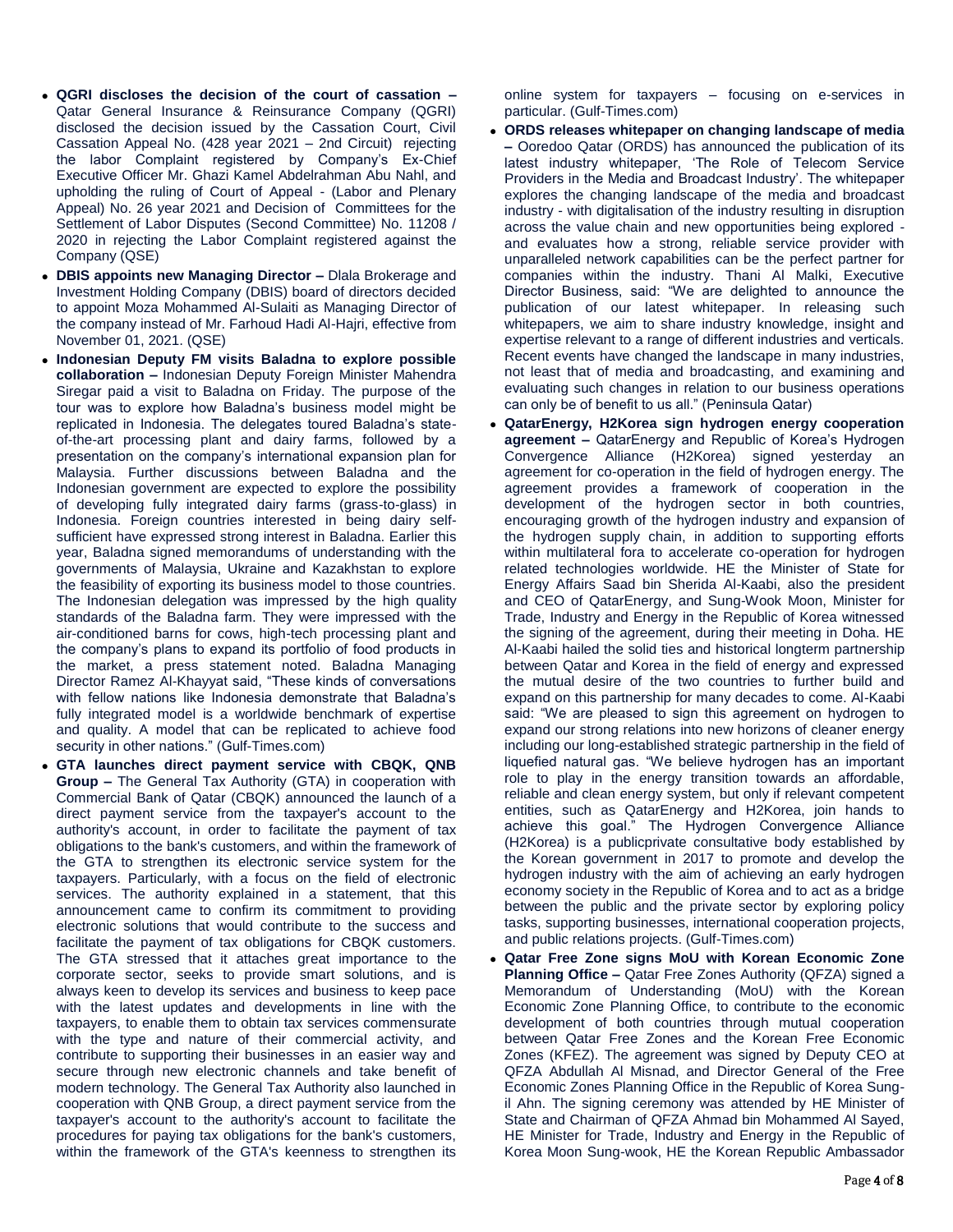to Qatar Lee Joon Ho, in addition to several senior officials from QFZA and the Korean Republic. According to the MoU, QFZA and KFEZ will cooperate in several areas, including sharing policies and best practices to attract investments and cooperating to establish networks between the companies located in each zone. (Peninsula Qatar)

- **Qatar, Turkey trade hit \$1 bn in first eight months of 2021 –** Minister of Commerce and Industry HE Sheikh Mohammed bin Hamad bin Qassim Al Abdullah Al Thani on Monday met with A Burak Daglıoglu, president of the Investment Office of the Presidency of the Republic of Turkey, and the accompanying delegation currently visiting the country. During the meeting, officials reviewed the bilateral relations between the two countries and discussed aspects of joint-cooperation, especially in the trade, industrial, and investment fields, as well as ways to enhance and develop them. During the meeting, the minister highlighted the economic policies Qatar had put in place to support the private sector and attract foreign investments, especially the incentives, legislation, and investment opportunities made available in Qatar. Trade and investment ties between Qatar and Turkey have witnessed significant growth. The volume of trade exchange between the two countries amounted to about \$1bn from January to August 2021. Moreover, the number of Turkish companies operating in Qatar amounted to about 675 companies, including 38 companies wholly owned by the Turkish side and 636 companies established in partnership between the Qatari and Turkish sides, in addition to one Turkish company licensed under the Qatar Financial Centre. (Qatar Tribune)
- **Retail spaces offered at Lusail Tram stations –** Qatar Rail is offering retailers an opportunity to open new stores at Doha Metro's Lusail Tram stations ahead of its opening. In an advertisement, Qatar Rail announced that at least five retail spaces – Marina, Marina Promenade, Yacht Club, Esplanade, and Energy City South – are currently available for leasing. Units start at QR3,000 monthly. According to Qatar Rail, the Lusail Tram network is comprised of 4 lines and 25 stations above ground and underground and connects it to the Doha Metro via two interchange stations: Lusail and Legtaifiya. Retailers who will avail of this offer at Lusail Tram stations can also get 12 months of license fee for free and flexible agreement duration of three years or five years. Water and electricity costs will be included in the license fee. The Lusail Tram's total route is approximately 19kms long and around 1,500 square meters of retail space is spread across 43 retail outlets. Qatar Rail noted that trams, compared to petrol-powered vehicles such as buses, provide efficient and environment-friendly transport services for commuters. (Gulf-Times.com)
- **Foreign tourist arrivals to Qatar soaring, reveals top hotelier –** Doha has been attracting an increasing number of foreign visitors as several tourism destinations started witnessing a recovery from the Covid-19 pandemic, a leading hotelier said. "In many countries, we see already that tourism is back to 2019 levels and Doha is getting traction in international markets, and we can see that based on our bookings that we are getting as well," Ritz-Carlton, Doha general manager Carlo Javakhia explained. "We see new bookings from Germany, the UK, and from different markets for leisure purposes," he told a recent media briefing to mark the hotel's 20th anniversary scheduled Wednesday. (Gulf-Times.com)
- **Qatar Airways to operate services to Odesa in December –** Qatar Airways has announced it will operate flights three times a week to Odesa, Ukraine, from December 9, 2021, becoming the second destination to be served in Ukraine by Qatar's national carrier. The service will be operated by the airline's Airbus A320

featuring 12 seats in Business Class and 120 seats in Economy Class. (Gulf-Times.com)

- **Qatar Airways welcomes Qatar-EU aviation agreement –** Qatar Airways has welcomed the recent Comprehensive Air Transport Agreement between Qatar and European Union, which it said is "far more relevant and modern" than any other related to air transport. "This aviation agreement represents the new global benchmark for aviation agreements, providing a single set of rules, high standards and a platform for future cooperation on a wide range of aviation issues, such as safety, security, environment, competition, consumer protection, social matters, and air traffic management. "Environment is noted as a key highlight of the agreement, recognizing the importance of working together, to consider and minimize the effects of aviation on the environment," Qatar Airways said. (Gulf-Times.com)
- **Al Asmakh Facilities Management and A to Z Services announce merger –** Al Asmakh Facilities Management and A to Z Services have jointly announced their intention to merge and create one of the largest integrated facility management groups in Qatar. The merger will result in a combination of eight individual entities, of which four are being contributed by Al Asmakh Facilities Management and four by A to Z Services. The combined entity will be named Al Asmakh A to Z Services and will benefit from significant synergies, creating value for its clients, its employees and all stakeholders. Ibrahim Hassan Al-Asmakh will act as chairman of the group, while Sheikh Ahmed bin Hamad bin Ali Al-Thani will be appointed as Vice Chairman. (Gulf-Times.com)

#### **International**

- **ELFA: US business borrowing for equipment rises 6% in September –** US companies increased their borrowings for capital investments in September by 6% compared with a year earlier, the Equipment Leasing and Finance Association (ELFA) said. The companies signed up for \$9.2bn in new loans, leases and lines of credit last month, up from \$8.7bn a year earlier. Borrowings rose 8% from August. "Supply chain disruptions and inflation concerns continue, with the Fed poised to gradually ease its asset purchases in the near term," ELFA Chief Executive Officer Ralph Petta said in a statement. "For now, liquidity is abundant and businesses are acquiring the productive equipment necessary to respond to customer demand in a variety of market sectors," he said. Washingtonbased ELFA, which reports economic activity for the nearly \$1tn equipment finance sector, said credit approvals totaled 76.3%, unchanged from August. ELFA's leasing and finance index measures the volume of commercial equipment financed in the US. The index is based on a survey of 25 members, including Bank of America Corp, CIT Group Inc and the financing affiliates or units of Caterpillar Inc, Dell Technologies Inc, Siemens AG, Canon Inc and Volvo AB. The Equipment Leasing and Finance Foundation, ELFA's non-profit affiliate, reported a monthly confidence of 61.1% in October, up from 60.5% in September in their index. A reading above 50 indicates a positive business outlook. (Reuters)
- **Biden imposing new international travel vaccine rules, lifting restrictions –** US President Joe Biden signed an order imposing new vaccine requirements for most foreign national air travelers and lifting severe travel restrictions on China, India and much of Europe effective November 8, the White House said. The extraordinary US travel restrictions were first imposed in early 2020 to address the spread of COVID-19. The rules bar most non-US citizens who within the last 14 days have been in Britain, the 26 Schengen countries in Europe without border controls, Ireland, China, India, South Africa, Iran and Brazil. The White House confirmed that children under 18 are exempt from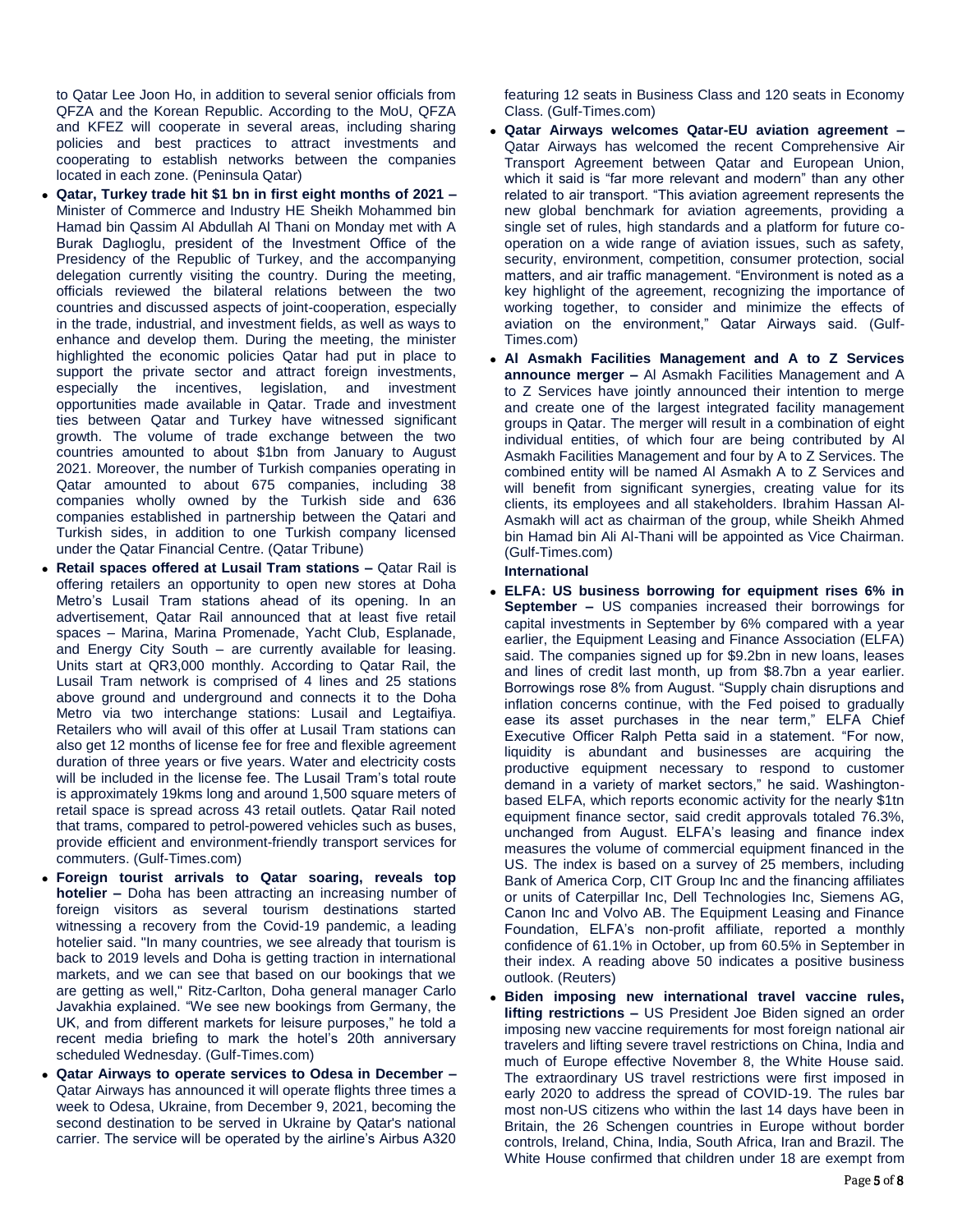the new vaccine requirements as are people with some medical issues. Non-tourist travelers from nearly 50 countries with nationwide vaccination rates of less than 10% will also be eligible for exemption from the rules. Those receiving an exemption will generally need to be vaccinated within 60 days after arriving in the US. Those countries include here Nigeria, Egypt, Algeria, Armenia, Myanmar, Iraq, Nicaragua, Senegal, Uganda, Libya, Ethiopia, Zambia, Congo, Kenya, Yemen, Haiti, Chad and Madagascar. The White House first disclosed here on September 20 it would remove restrictions in early November for fully vaccinated air travelers from 33 countries. (Reuters)

- **Spain's Central bank Chief says high inflation may persist in coming months –** Relatively high inflation rates are likely to prevail in Spain over coming months although their underlying causes are mainly transitory, Bank of Spain Governor Pablo Hernandez de Cos said. A surge in energy prices could last through the winter as demand generally increases because of cold weather while oil and gas storage levels are relatively low, he said. De Cos warned, however, that the longer the transitory inflation pressure lasts, the likelier high inflation will become persistent. "All these elements introduce a noticeable level of uncertainty about the duration of the current episode of rising costs of production," he said in a presentation to the budget committee in parliament. The effects of higher inflation are already reflected in the yields demanded by investors on Spanish 10-year government bonds, which have risen to 0.5% as of Friday from 0% at the beginning of the year, he said. Nevertheless, de Cos said, the general perception is that the European Central Bank will keep its expansive tone for a "dilated period of time". He added that current supply chain disruptions, higher energy prices and other recent developments are likely to prompt a "significant downward" revision of the bank's estimate for Spain's economic growth in 2021 due to be updated in December. The Bank of Spain last month raised its growth forecast for this year by 0.1 percentage points to 6.3%, though a few days later the National Statistics Institute revised second-quarter growth sharply lower to 1.1% from an original 2.8%. De Cos said then the bank would have to update its outlook to take the revision into account. The growth outlook for 2022, which the bank had recently raised to 5.9%, could also be revised downward in December, de he said, though it is "less clear" than for 2021. (Reuters)
- **Japan's services prices rise for 7th straight month on freight cost gains –** The prices that Japanese companies charge each other for services rose 0.9% in September from a year earlier to mark a seventh straight month of gains, a sign inflationary pressure is building mostly on global supply constraints. There is uncertainty, however, on whether firms will pass on higher costs to households as demand is yet to show signs of a pick up since emergency COVID-19 curbs were lifted here on September 30. The increase in the services producer price index was just below a 1.0% gain marked in August, Bank of Japan (BOJ) data showed. The key driver behind the September rise was transportation fees, suggesting that surging global demand and supply bottlenecks are hurting corporate profits. The cost of ocean freight transportation spiked 34.9% in September from a year earlier, the biggest rise since 2008. Air freight fees were also up 28.5% in September, faster than a 19.6% gain in August. Hotel fees, by contrast, fell 8.4% on sliding demand after the end of the Tokyo Olympic Games. The rise in advertisement fees also slowed to 7.2% in September from 9.7% in August, in a sign of sluggish domestic demand. Japan has not been immune to global commodity inflation, with wholesale prices surging to a 13-year high of 6.3% in September, putting pressure on corporate profit margins and raising the risk of unwanted consumer price hikes. But

consumer inflation has been stuck around zero as firms remain reluctant to pass on costs to households, reinforcing expectations the BOJ's 2% target will remain elusive. (Reuters) **Regional**

- **ALINMA posts 17.3% YoY rise in net profit to SR738.1mn in 3Q2021 –** Alinma Bank (ALINMA) recorded net profit of SR738.1mn in 3Q2021, an increase of 17.3% YoY. Total operating profit rose 16.5% YoY to SR1,723.7mn in 3Q2021. Total income for special commissions/investments rose 11.5% YoY to SR1,511.3mn in 3Q2021. Total assets stood at SR166.8bn at the end of September 30, 2021 as compared to SR147.9bn at the end of September 30, 2020. Loans and advances stood at SR121.3bn (+15.2% YoY), while Clients' deposits stood at SR116.7bn (+4.8% YoY) at the end of September 30, 2021. (Tadawul)
- **ARNB's net profit falls 0.6% YoY to SR665mn in 3Q2021 –** Arab National Bank (ARNB) recorded net profit of SR665mn in 3Q2021, registering decrease of 0.6% YoY. Total operating profit rose 1.0% YoY to SR1,479mn in 3Q2021. Total income for special commissions/investments fell 1.6% YoY to SR1,384mn in 3Q2021. Total assets stood at SR182.3bn at the end of September 30, 2021 as compared to SR188.5bn at the end of September 30, 2020. Loans and advances stood at SR120bn (+1.7% YoY), while Clients' deposits stood at SR129.4bn (-5.4% YoY) at the end of September 30, 2021. EPS came in at SR1.15 in 3Q2021 as compared to SR1.2 in 3Q2020. (Tadawul)
- **Saudi imports from UAE jump back up in August –** The value of Saudi Arabia's imports from the UAE in August increased by about 31% month on month, official data showed on Monday, jumping back from a steep decline in July after the kingdom imposed new rules on imports from other Gulf countries. Imports from neighboring UAE rose to SR4.1bn from SR3.1bn in July, according to data from the General Authority for Statistics. On an annual basis, Saudi imports from the UAE increased by about 47%. (Reuters)
- **Investments in Saudi fintech sector rises to SR1.3bn –** More than SR1.3bn has been invested in fintech in Saudi Arabia in the last 12 months with the number of companies in the sector increasing by 37% on last year. According to Fintech Saudi, a programme launched by the government in 2018, the increase was a sign of the development of a maturing fintech industry in the kingdom. (Zawya)
- **Saudi Arabia to use \$110bn Jafurah gas field for making hydrogen –** Saudi Arabia's energy minister Energy Abdulaziz bin Salman said at a conference in Riyadh that majority of gas from the kingdom's \$110bn Jafurah development will be used to make blue hydrogen, Bloomberg reported. In the production of blue hydrogen, the carbon dioxide released is captured and stored. The comments from the energy minister followed Saudi crown prince's statement on Saturday that the world's top oil exporter aims to reach "net zero" emissions of greenhouse gases, mostly produced by burning fossil fuels, by 2060. (Zawya)
- **Saudi's Dallah Health secures \$240mn Shariah-compliant finance –** Saudi Arabian healthcare provider Dallah Healthcare Co. has announced that it has obtained a \$240mn long-term Murabaha facility, to fund future acquisitions and expansions. The 10-year financing facility is against a promissory note from the company to benefit Al Rajhi Bank for SR886mn, the company said in a statement to the Saudi Stock Exchange, Tadawul. (Zawya)
- **Saudi's STC Solutions signs \$53.66mn NEOM data center contracts –** The Arabian Internet and Communications Services Co. (Solutions by STC) on Sunday signed several contracts with the Saudi Telecom Company to build a modern data center in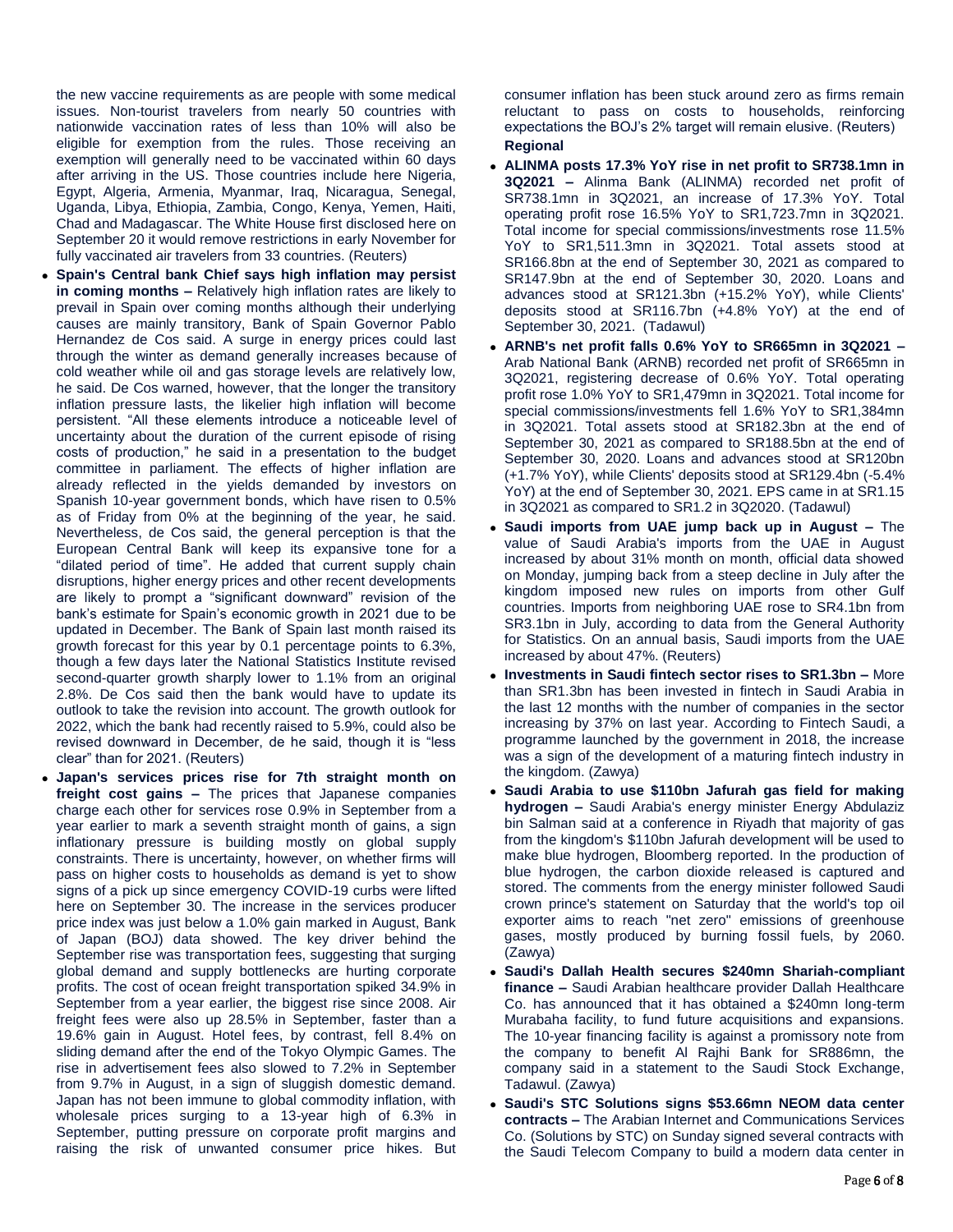NEOM, according to a stock exchange filing. The contracts, valued at SR201.3mn, will contribute to the establishment of the data center's infrastructure, cloud platform and other applications. (Zawya)

- **Saudi Arabia launches national infrastructure fund with BlackRock –** Saudi Arabia, advised by the world's largest fund manager BlackRock, has launched a national infrastructure fund to support up to SR200bn in projects over the next decade, state news agency SPA said on Monday. The National Infrastructure Fund (NIF) will invest in areas such as water, transportation, energy and health, contributing to Saudi Arabia's plans to transform the economy and make it less reliant on oil revenue. (Reuters)
- **UBF Chief: UAE banking industry is in recovery mode –** Chairman of UAE Banks Federation (UBF), Abdul Aziz Al Ghurair, today held a press conference – his first since the UAE eased COVID-19 restrictions – during which he addressed a number of topics related to the post-pandemic recovery and growth of the UAE banking sector. Topics of discussion included the banking sector's achievements during and post-COVID 19, progress made by UAE banks on the Emiratisation process, collective efforts by UBF members to achieve the goals set out in the government's "Projects of the 50" initiative, impact of Expo 2020 Dubai on the banking industry, and the expectations for UAE banking sector's performance in the second half of 2021. (Zawya)
- **Dubai-based Emirates to recruit additional 6,000 employees –** UAE's long-haul operator Emirates will be recruiting an additional 6,000 employees over the next six months to boost its workforce as it continues to restore its network worldwide. The new recruits will fill several positions including pilots, cabin crew, engineering specialists and ground staff, the carrier said on Monday. Around 1,200 of the additional staff will include aircraft engineers and engineering support personnel. The airline has been re-deploying its aircraft worldwide as COVID-19 restrictions eased and borders reopened to international travel. Emirates has so far restored 90% of its network and is confident it will reach 70% of its pre-pandemic capacity by the end of the year. (Zawya)
- **NBF posts net profit of AED14.2mn in 3Q2021 –** National Bank of Fujairah (NBF) recorded net profit of AED14.2mn in 3Q2021, an increase of 1,063.3% YoY. Operating Income rose 17.5% YoY to AED360.1mn in 3Q2021. Operating profit before impairment losses rose 30.9% YoY to AED243.4mn in 3Q2021. Total assets stood at AED40.7bn at the end of September 30, 2021 as compared to AED39.9bn at the end of September 31, 2020. Loans and advances and Islamic Financing receivables stood at AED25.4bn (+2.4% YoY), while customers' deposits and Islamic customer deposits stood at AED29.5bn (-0.7% YoY) at the end of September 30, 2021. EPS came in at AED0.007 in 3Q2021 as compared to AED0.001 in 3Q2020. (ADX)
- **Oman sells OMR60.4mn 182-day bills at yield 0.776% –** Oman sold OMR60.4mn of bills due April 27, 2022 on October 25. The bills were sold at a price of 99.615, have a yield of 0.776% and will settle on October 27. (Bloomberg)
- **Al Ahli Bank of Kuwait 3Q net income KWD5.97mn –** Al Ahli Bank of Kuwait reported net income for the third quarter of KWD5.97mn vs. loss of KWD3.30mn YoY. Net income of KWD5.97mn vs. loss KWD3.30mn YoY. Operating revenue of KWD40.6mn, +19% YoY and operating profit of KWD21.7mn, +30% YoY. (Bloomberg)
- **Gulf Bank 3Q net income beats estimates –** Gulf Bank reported net income for the third quarter that beat the average analyst estimate. Net income KWD11.0mn, +67% YoY, estimate

KWD9.25mn, operating revenue KWD42.3mn, +8% YoY, Operating profit KWD23.3mn, -6.8% YoY. (Bloomberg)

- **GFH starts strategic partnership with Schroders Capital –** GFH Financial Group ("GFH" or "the Group") today announced that it has entered into a strategic partnership with Schroders Capital, which has US\$70bn of assets under management and is the private markets investment division of Schroders, the global asset management group with US\$968bn of assets on behalf of its clients. As part of this strategic partnership, GFH will work with Schroders Capital to invest in select private equity and venture capital deals on a discretionary basis. (Zawya)
- **Bahrain sells BHD70mn 91-day bills; bid-cover 1.34 –** Bahrain sold BHD70mn of bills due January 26, 2022 on October 25. Investors offered to buy 1.34 times the amount of securities sold. The bills were sold at a price of 99.646, have a yield of 1.4% and will settle on October 27. (Bloomberg)